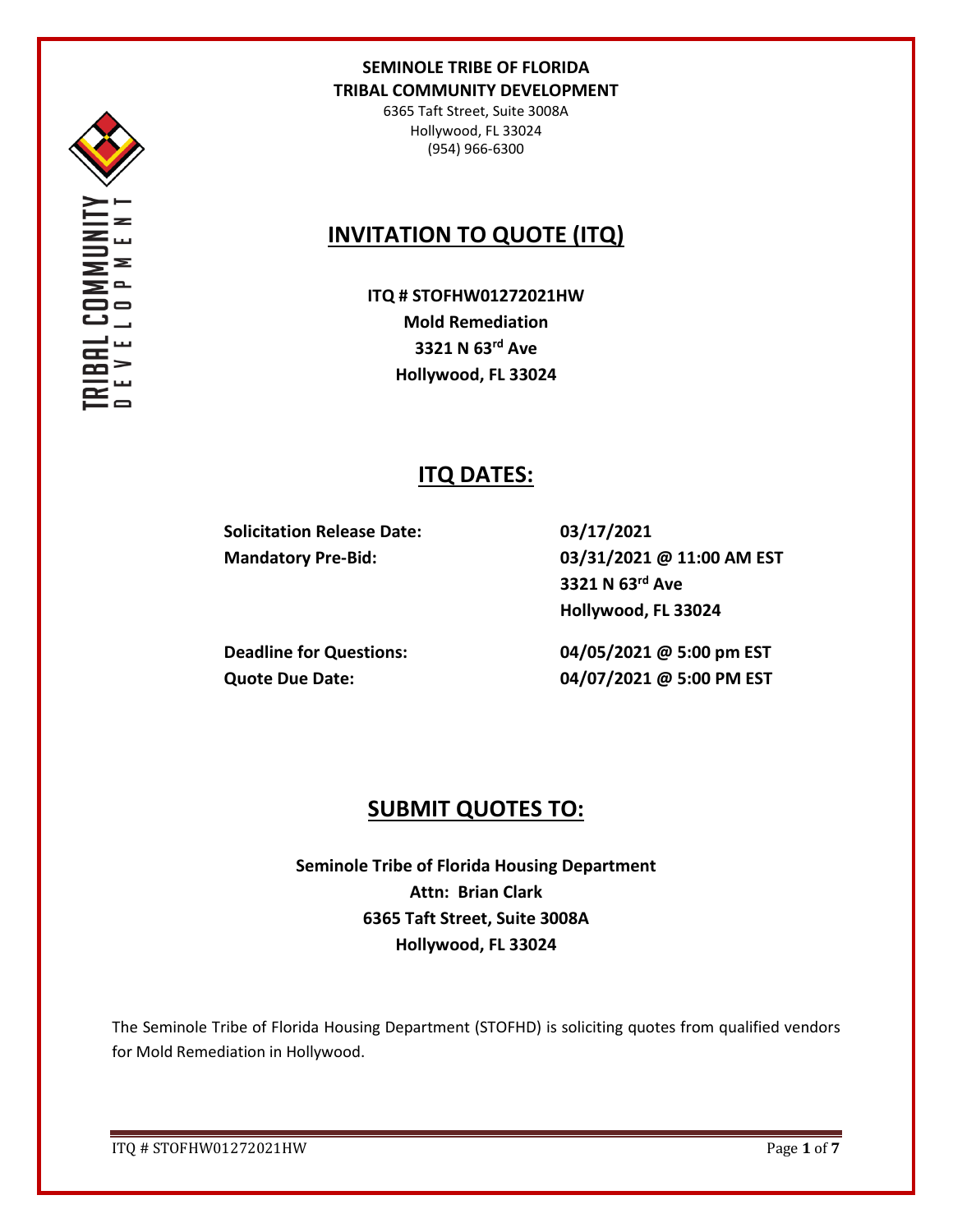6365 Taft Street, Suite 3008A Hollywood, FL 33024 (954) 966-6300

## **SECTION 1: INTRODUCTION AND INSTRUCTIONS**

#### **1.0 INTRODUCTION**

This ITQ provides prospective firms with sufficient information to enable them to prepare and submit quotes to the Seminole Tribe of Florida Housing Department (STOFHD) for The STOFHD is initiating this competitive ITQ to qualified Vendors who are in the business of providing General Contractor Services, capable of completing numerous job functions/services in a timely manner and therefore, seeks to enter into an Agreement with that Vendor.

### **1.1 INSTRUCTIONS**

This Invitation to Quote (ITQ) contains the instructions governing the quotes to be submitted and the material to be included therein; as well as any mandatory requirements that must be met to be eligible for consideration. All requests for clarification and/or any additional questions regarding this ITQ must be submitted via email to: BrianClark@semtribe.com

Seminole Tribe of Florida Housing Department:

 ATTN: **Brian Clark 6365 Taft Street, Suite 3008A Hollywood, FL 33024**

A mandatory pre-bid meeting at the home is scheduled for **Wednesday March 31st, 2021 @ 11am**

**Only those email or sealed quotes received in this Hollywood Housing Department office on or before the Due Date and time will be eligible for consideration. Any quote received after the Due Date and time, regardless of the method of delivery, will be discarded**.

The STOFHD hereby notifies all bidders that if your quote is selected, you will be required to enter into a formal contract with the Seminole Tribe of Florida for the services you are bidding. You will also be required to meet all company vendor, insurance and certification requirements.

The STOFHD reserves the right to reject any or all quotes, to waive formalities or informalities, and to award contract, either in whole or in part. The right is also reserved to select minority vendors and/or vendors with tribal member ownership.

All quotes submitted become the property of STOFHD upon receipt. The content of all quotes shall be kept confidential until an award is made, after which such content will no longer be kept confidential, except as noted therein.

ITQ # STOFHW01272021HW Page **2** of **7**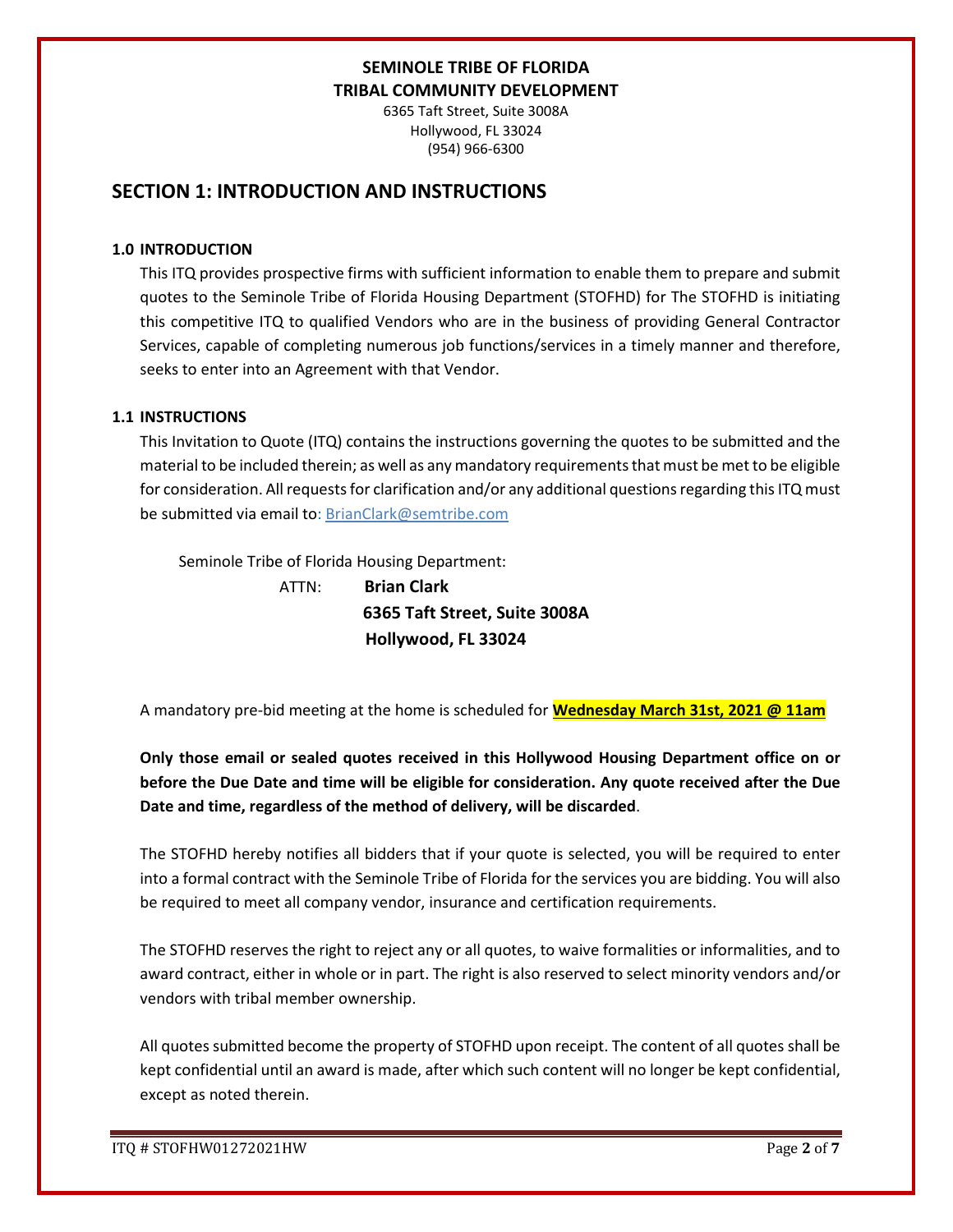6365 Taft Street, Suite 3008A Hollywood, FL 33024 (954) 966-6300

## **SECTION 2: GENERAL REQUIREMENTS**

#### **2.0 OBJECTIVE**

The objective of this ITQ is to provide sufficient information to enable qualified Respondents to submit written quotes. This ITQ is neither a contractual offer nor a commitment to purchase any products or services. All information contained in the quote must be legible. Any and all corrections and or erasures must be initialed. **Each quote shall be signed in ink by an authorized representative of the respondent**. The contents of the quote submitted by the successful respondent of the ITQ may become part of the contract awarded as a result of this solicitation.

#### **2.1 SCOPE OF WORK (SOW)**

The Scope-of-Work ("SOW") contained in the Attachments describes the services expected for a Contractor to provide the STOFHD. Respondent must ensure that all such services contained in the SOW are provided for in every particular and shall meet or exceed the level of quality, availability, features, functionality, frequency, accuracy, and performance.

The silence of specifications or requirements as to any detail contained in this document or any of the attachments or exhibits, or the apparent omission from any specifications or requirements, or a detailed description concerning any point, shall be regarded as meaning that only the best commercial practices shall prevail and that only material and workmanship of the finest quality are to be used. All interpretations of the Scope of Work shall be made on the basis of this statement.

#### **2.3 NOTIFICATION**

Each respondent submitting a quote in response to this ITQ will be notified in writing as to acceptance or rejection of their quote. Release of notification letters should be within sixty (60) days of the quote submission date. STOFHD reserves the right to delay this action if it is deemed to be in the best interests of STOFHD.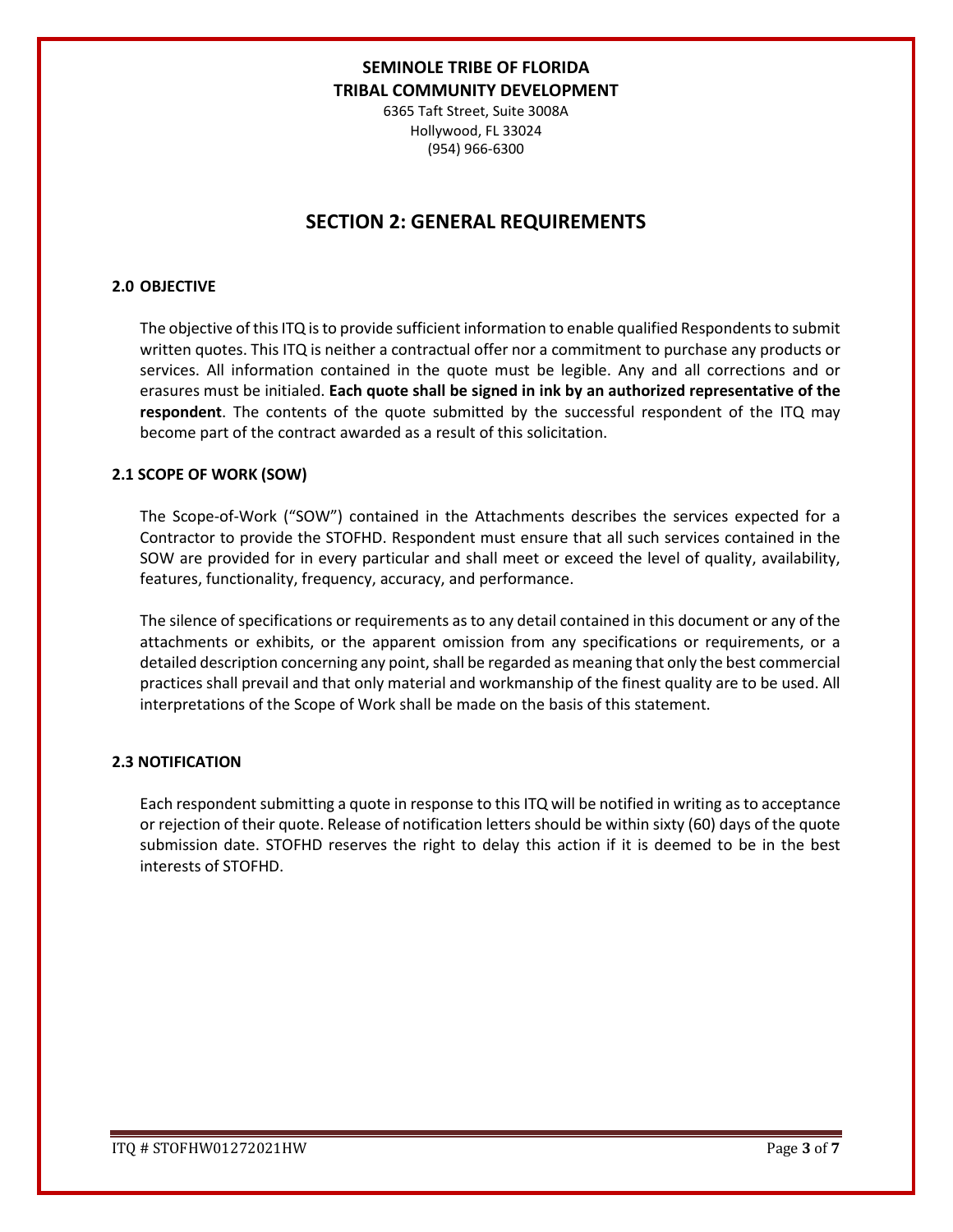6365 Taft Street, Suite 3008A Hollywood, FL 33024 (954) 966-6300

# **Housing Standardized Request for Repairs/Construction**

### **Bathroom:**

- All wood cabinets are required at all times, when like for like is stated if current cabinet is particle board, include in the bid the price to replace with all wood
- Dur-rock on walls in the shower or tub area
	- o All joints, corners and around windows must be sealed with red guard
	- o Extend the Dur-rock 2' on all sides beyond the shower or tub
- Shower floor mortar bed, no foam or any other products should be used
	- o Minimum 2-4% pre-slope
- Liner should be water tested for 24 hours
	- o Minimum 6 inches
- All floor tile should be slip/skid resistant
- Shower floor tile should be a maximum of 2x2 mesh
- Provide backing for all walls inside tub/shower area between 32" and 38"
- Faucets should be Kohler or Delta
- From shower diverter to shower head piping must be copper tubing and copper fittings
	- o Secure the diverter and pipe fittings securely
- When tiling the walls extend 2 feet passed the shower or tub
- ADA bathroom the entire bathroom must be tile a minimum of 4 feet
- All toilets must be Kohler highline
- All exhaust must be vented through the roof or soffit
	- o The exhaust fan and light for the bathroom must be on the same switch
- All paint must be high gloss

### **Kitchen:**

- All wood cabinets are required at all times, when like for like is stated if current cabinet is particle board, include in the bid the price to replace with all wood.
- All sinks should be deep double drop in sinks
- Faucets should be Delta with a pull out spray hose
- Moisture resistant (purple) drywall
- Cabinet screws should be a minimum of  $2 \frac{1}{2}$  inches
	- o Efforts should be made to find a stud
- If drywall is removed from floor to ceiling, blocking must be provided for upper and lower cabinets
- All microwave and kitchen hoods must be exhausted outside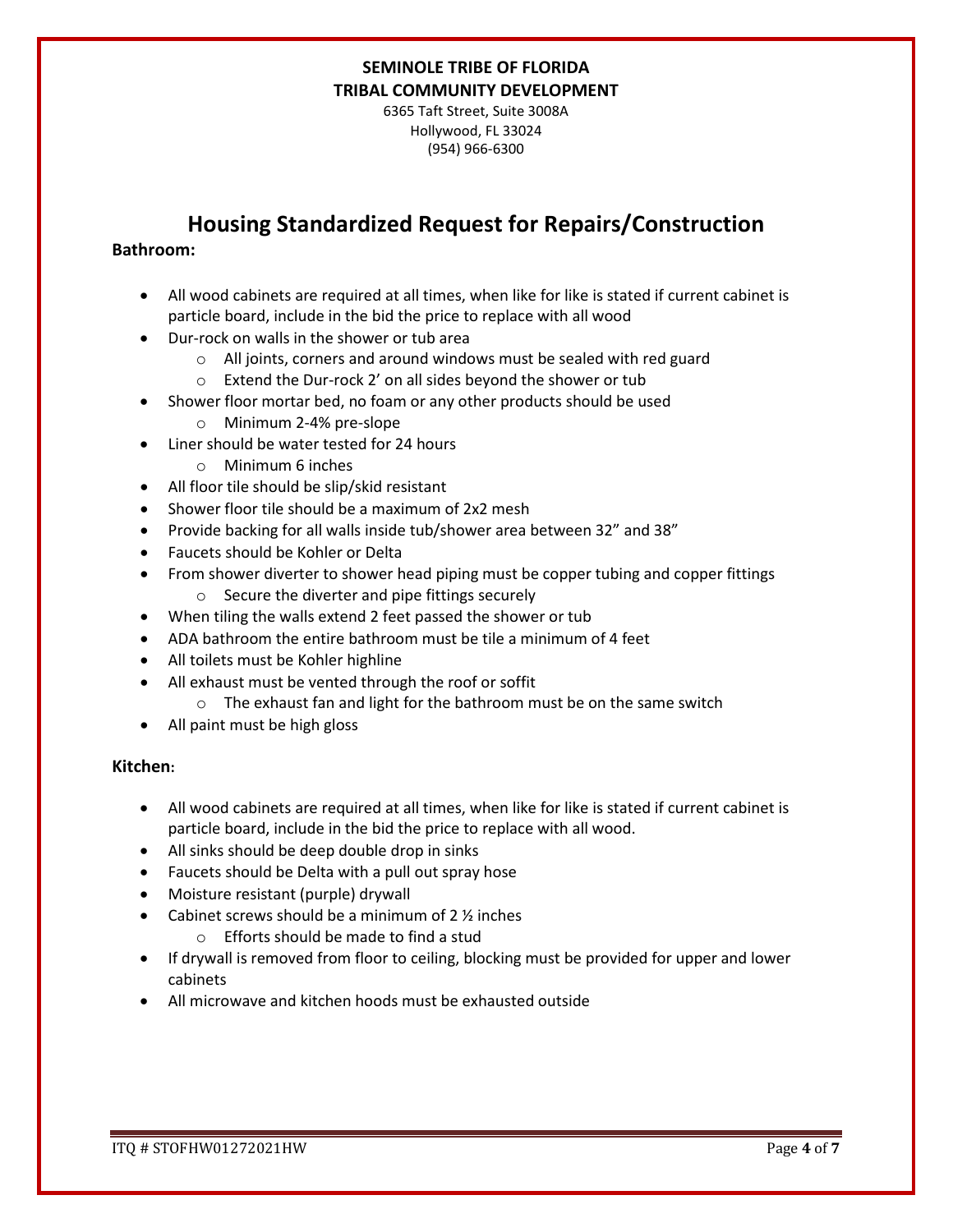6365 Taft Street, Suite 3008A Hollywood, FL 33024 (954) 966-6300

#### **Mechanical/HVAC:**

- All AC units must be installed on a metal stand with a secondary pan and connect float switch
- A primary float switch must be installed and connected
- When replacing duct work all joints and seams must be taped and mastic
- All new HVAC units must be a minimum of 16 seer
- All flexible ducts must be a minimum of R8 R-value
- All disconnects should be the pull type non-fuse
- Rheem, Goodman, Night and Day units preferred
- Caulk around all AC vents
- Keyed lockout caps must be on all units

### **Water Heaters:**

- GE brand, replaced like for like gallon size
- Drain pan required
- TRV piped to the outside
- All water heaters should have a separate shut off switch
- New code required Energy conservation code chapter 4
- Heat traps are mandatory

### **General Notes:**

- Schedules must be submitted with all bids and updated any time there is a change
- Contractors are expected to work Monday-Friday, 8:00am-5:00pm unless otherwise specified by the project manager
- When installing new drywall in bedroom, living room etc., backing must be provided for TV's being mounted on the wall
- Place a chase and an outlet at the same area where backing is located
- Seal all recess lighting, caulk the lights to the ceiling
- Caulk around all exterior lights
- All exterior light fixtures must be LED
- Any penetration that are made through the wall to the exterior must be caulked or sealed
- Any new gutters must have leaf guard
- Any roof repairs/replacement must follow Miami-Dade standards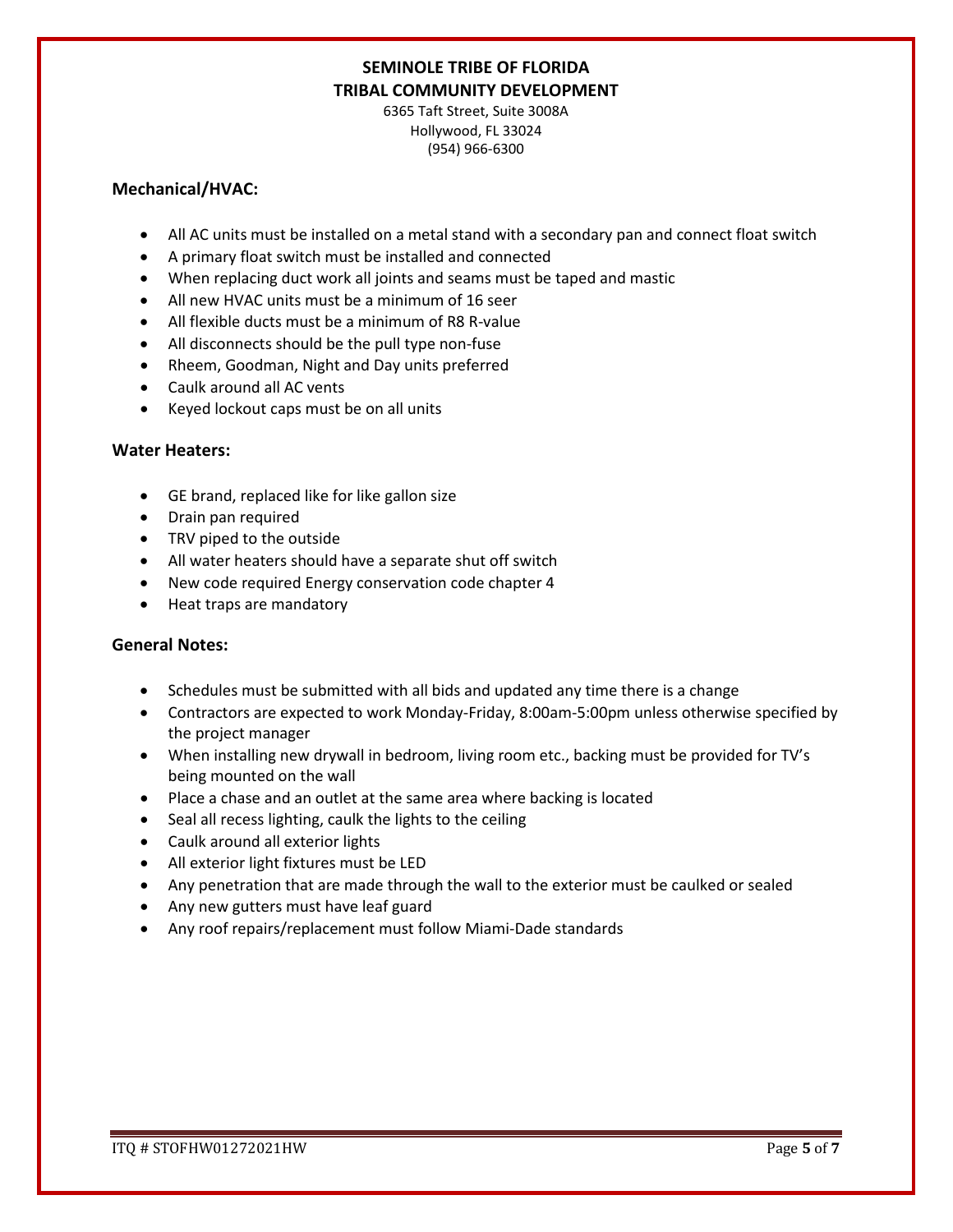6365 Taft Street, Suite 3008A Hollywood, FL 33024 (954) 966-6300

# **Scope of Work Mold Remediation**

- Supply all labor and materials.
- Provide a 'Port-a-Potty' for your workers when job is expected to take longer than two days.-Tribal Members have the right to decline this.
- All work performed shall be as per code(s).
- Place drop cloths, wall curtains, etc. to protect existing finishes, equipment, furniture, etc.
- **Schedule of Values and proposed Schedule shall be submitted with proposals.**
- Supply all drawings/prints and any other documentation needed by the Building Department.
- Clean up jobsite daily and before the final inspection of the completed job.
- Contact Housing Department for final inspection, prior to leaving the jobsite.

## **Mold Remediation**

#### **Garage**

- Set up containment area.
- Place an Air Scrubber inside the contained work area and run continually until the mold remediation portion of the project has been completed.
- Remove all counter tops and cabinets in Garage utility room.
- Remove baseboards
- Floor Cut 2' garage utility room.
- Sanitize all framing material.
- Install insulation, drywall, patch, knockdown. Paint whole room.
- Install New baseboards
- Reinstall new cabinets and counter top.
- Install new sink.
- Install new 6 Panel Impact Door in garage.

#### **Kitchen**

- Remove shelfs in pantry
- Remove baseboards
- Floor Cut 2' of pantry.
- Sanitize all framing material.
- Install insulation, drywall, patch, knockdown. Paint whole room.
- Install baseboards
- Reinstall shelfs.